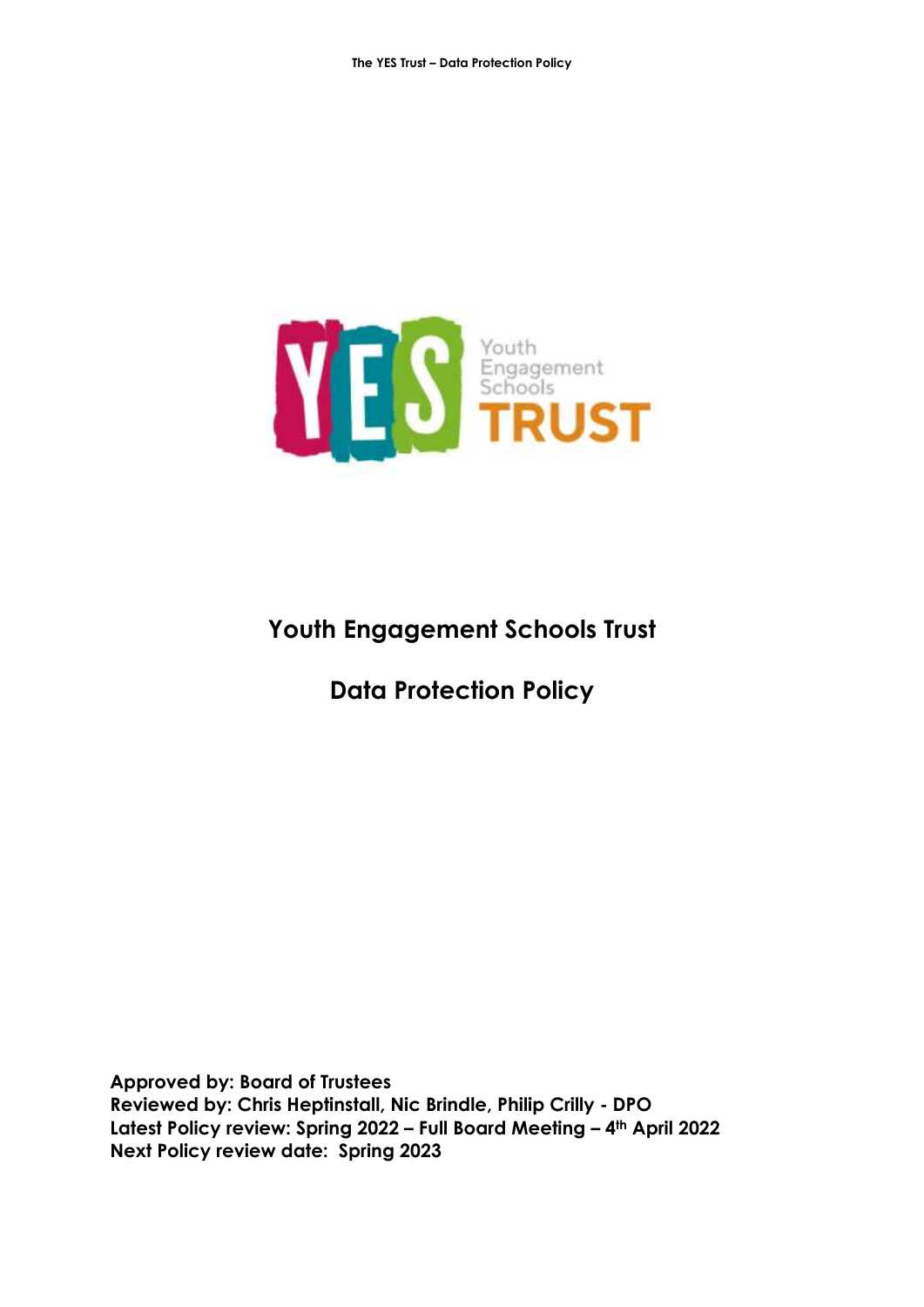## **Introduction**

The Youth Engagement Schools Trust (YES Trust) will comply with the demands of the General Data Protection Regulation (GDPR), and the Data Protection Act 2018 The Trust regards the security of personal data as one of its most important responsibilities, and will constantly review and improve processes and procedures to ensure that personal data is only viewed by those that need it.

Members of staff will gain familiarisation with the requirements of the GDPR either in a staff briefing or as part of their induction, and further CPD. All staff undertake annual online Data Protection training as part of the Trust's ongoing work to protect personal data.

This policy follows guidance issued by the Information Commissioner's Office (ICO) and the Department for Education (DfE).

The Trust is a Data Controller as data is processed that is the personal information of pupils, families, staff, visitors and other Trust users.

The Trust is a Data Processor as it processes data on behalf of other public bodies such as the DfE.

### **Definitions**

*Data processing* The acquisition, storage, processing and transmission of data

*Data subject* Any identifiable person whose data is processed

#### *Consent*

Must be freely given, specific and an unambiguous indication of the subject's wishes. It must be recorded and available to an audit. A person must be 13 years old in order to record their consent.

#### *Cross-border processing*

The GDPR covers all EU states and will remain part of UK law. Data cannot be stored beyond the EU and UK borders (the exact borders are those of the European Economic Area)

## *Sensitive data*

The GDPR/ICO requires that particular care is taken with the following data

- Data regarding children
- Health (physical, mental, genetic)
- Ethnicity
- Religion
- Sexuality
- Performance management and trade union membership

*Filing system*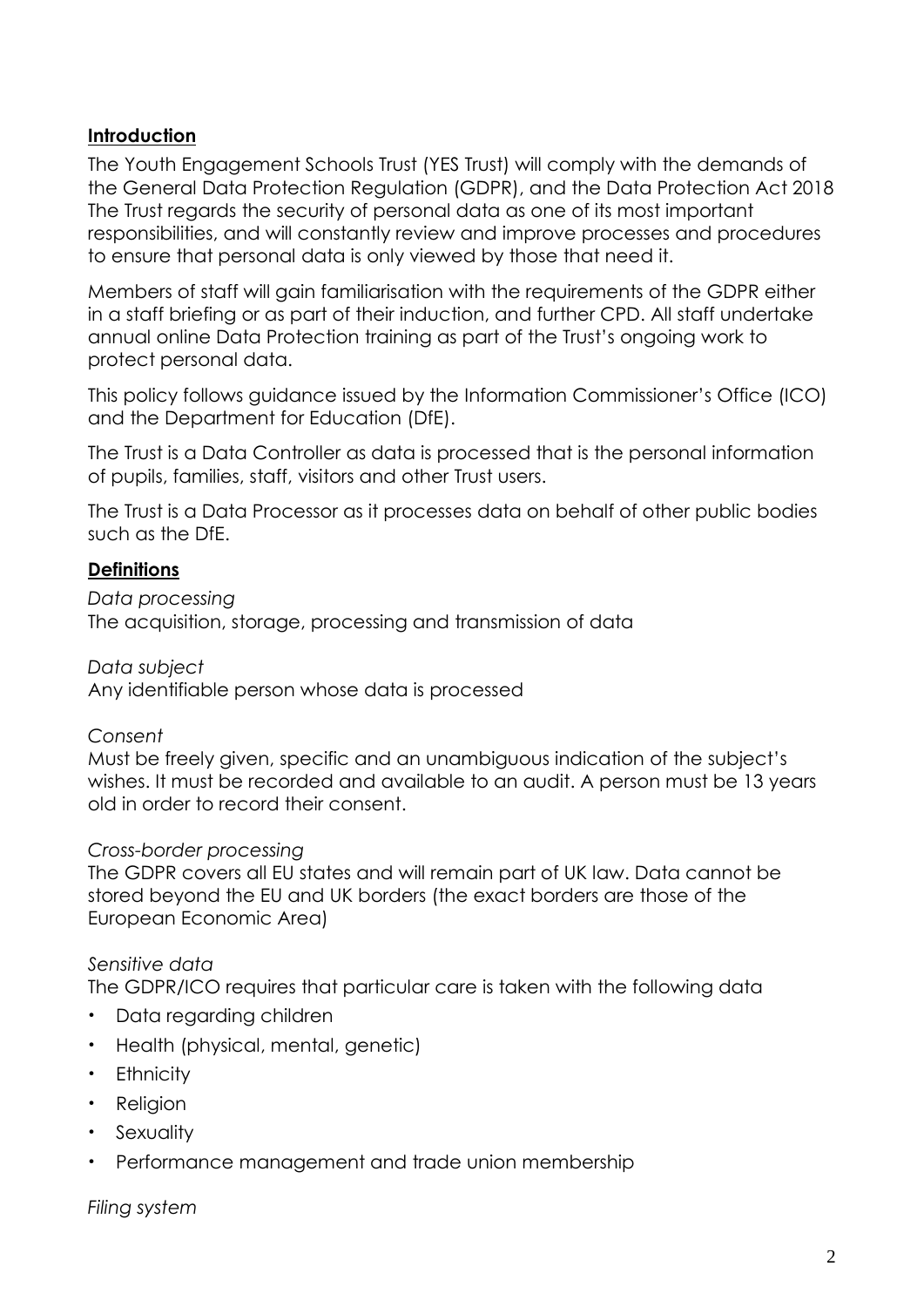Any structured set of personal data, however stored in any format (physical or digital) that can be processed

#### *Personal data breach*

A breach of data security leading to the accidental or unlawful destruction, loss, theft, alteration, unauthorised disclosure, destruction, sale or access to any processed data. Data subjects affected by a data breach must be informed of the breach within 72 hours. Breaches must be reported to the ICO within 72 hours.

#### *Pseudonymisation*

The act of making data anonymous. There must be security between pseudonymised data and any data that could re-identify a person.

#### *Password protection*

The act of 'locking' a device or document. The information remains readable beyond the password.

### *Encryption*

The act of encoding all the information beyond a password or code.

### *Legal basis*

The Trust decides, and registers with the ICO, upon which legal basis it processes data. As a public body with set duties the Trust uses the following bases for processing and controlling data

### Legal basis: **Public Task**

- Admissions
- Attendance
- Assessment
- Pupil and staff welfare
- Safe recruitment
- Staff training
- Performance Management

## Legal basis: **Consent**

- Various uses of photographs and moving images
- Trade union membership
- Staff ethnicity, religion and health data (Note the Staff Privacy Statement)
- The use of data to promote the social life of the Trust community

#### Legal basis: **Contract**

• When processing is required to carry out the performance of a contract

## *Personal data*

Anything that might lead to the identification of a person: name, number, characteristics, photograph, correspondence.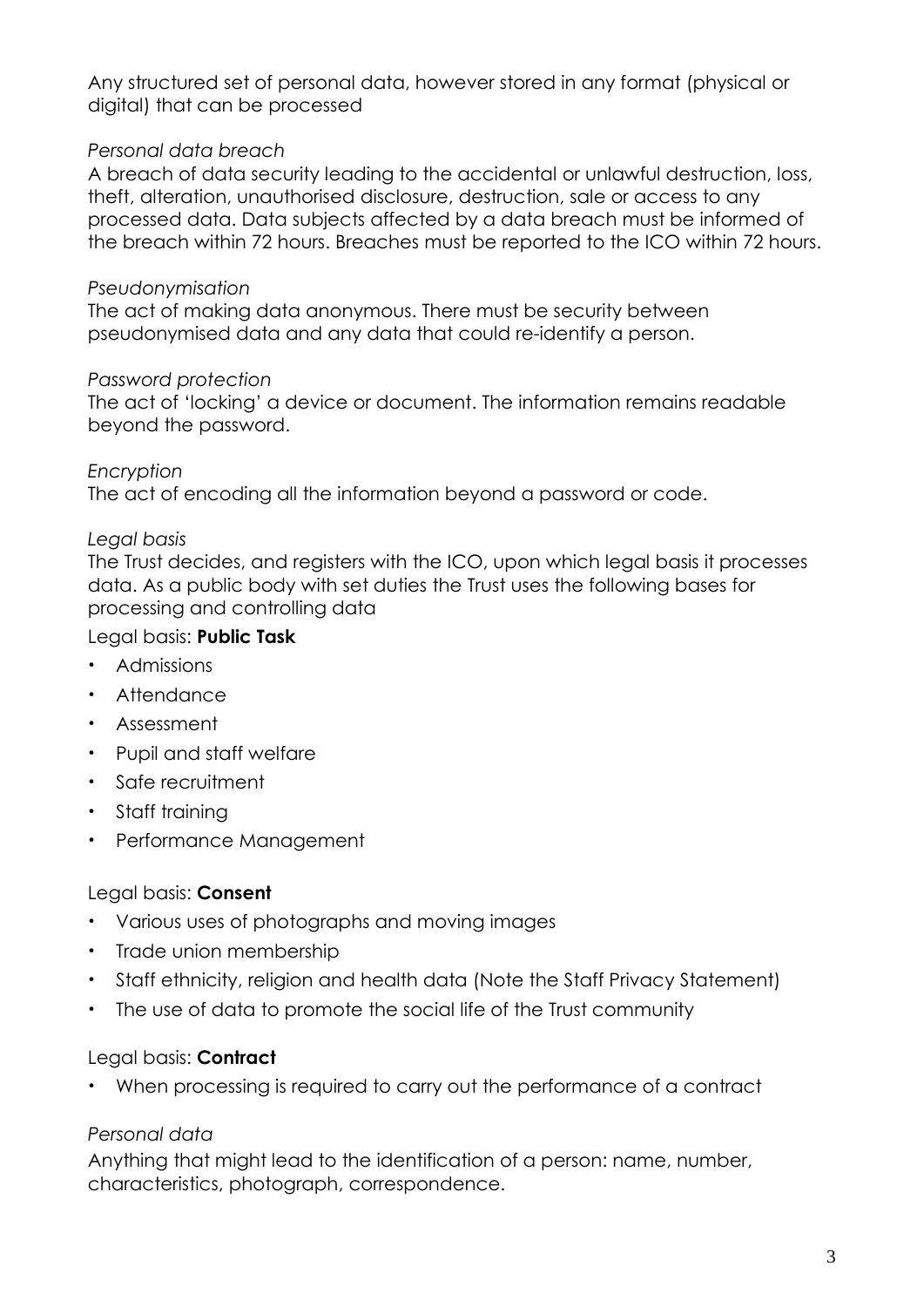## *Data portability, data subject access request*

Data subjects (or a child's parents/carers) may request access to a copy of all their data. The Trust has established an efficient means of accomplishing this task which may not carry a charge and will be completed within 15 working days. Data subjects may request that data is brought up-to-date or made more accurate.<sup>1</sup>

# **Principles**

- Personal data must be processed lawfully, fairly and transparently
- Personal data can only be collected for specific, explicit and legitimate purposes
- Personal data must be adequate, relevant and limited to what is necessary for processing
- Personal data must be accurate and kept up-to-date
- Personal data may identify the data subject only as long as is necessary for processing
- Personal data must be processed in a manner that ensures its security
- Any breaches in data security must be reported to the ICO within 72 hours
- The Trust must report any breaches caused by third parties who have access to Trust users' data within 72 hours.
- The Trust must inform any data subject (person identified in data) where a data breach may have led to the unauthorised access to their personal information

# **Roles and Responsibilities**

The Trust/Academy Privacy Statements set out in detail how the Trust will maintain the security of users' data. The Acceptable Use Policies set out the duties of the staff and other Trust users in supporting data security.

Within each Academy the security of data is coordinated by the Headteacher, supported by The Director of Business and the Chief Executive Officer.

The Trustee with special responsibility for data security is Robert Halsall.

The Trust has appointed a **Data Protection Officer** who has responsibility for overseeing the implementation of this policy and all GDPR related documents. The DPO will monitor compliance, report to the Trust Executive leadership and Senior Leaders within its Academies and support the Trust with updates and interpretations as the GDPR develops.

The DPO will liaise between the Trust and the ICO and must be informed as soon as is practicable of any personal data security breach.

The DPO will support the Trust in its communication with schools users (pupils, families, parents, governors, contractors and visitors) about the school's GDPR procedures. This will include the drafting of privacy statements, acceptable use policies and data subjects rights.

Data subject requests should be made in writing to the DPO. The DPO might have to respond to any or all of the following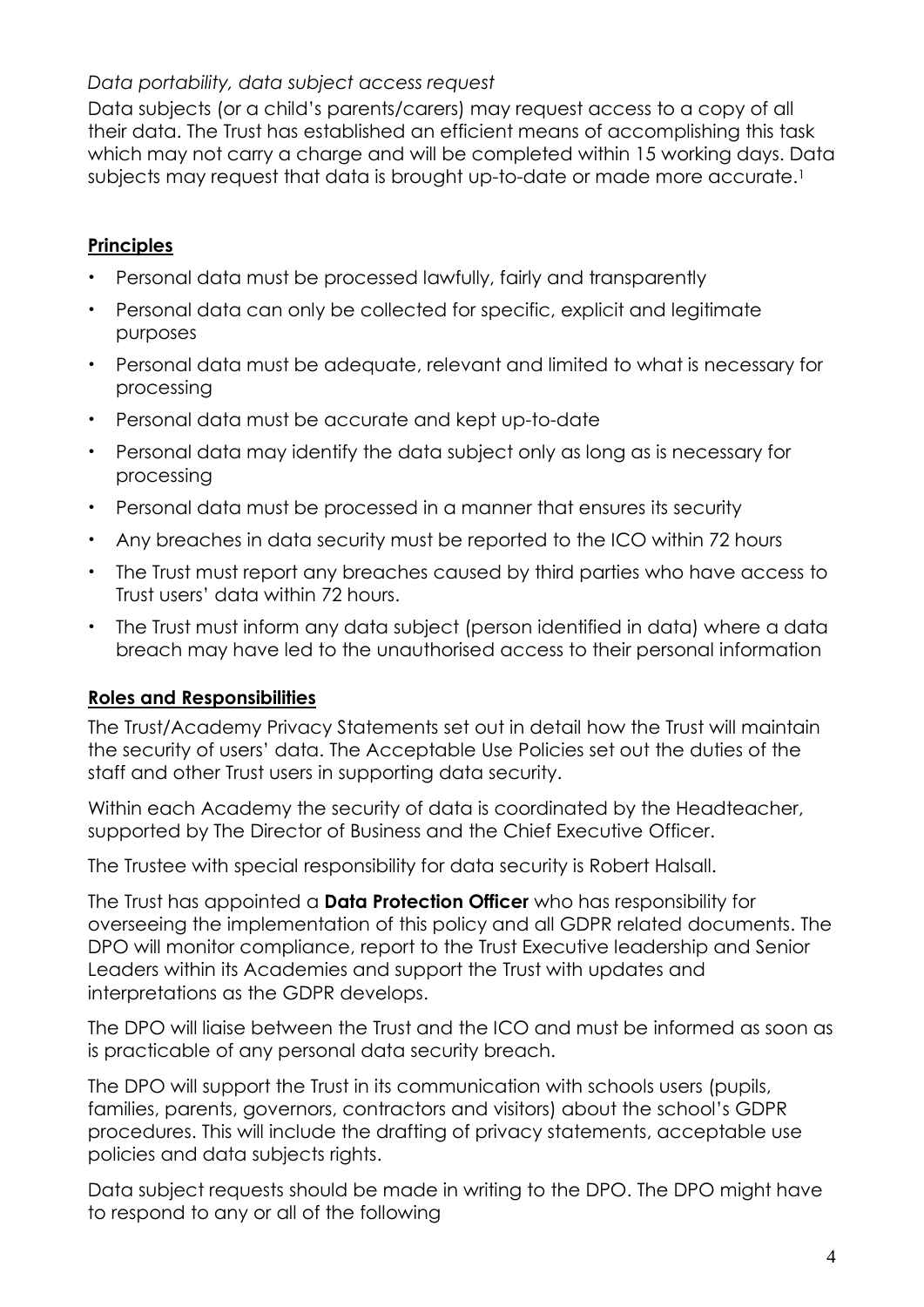- Why the data is processed
- On which basis
- Who has seen it
- How long it will be stored for
- Where the data was sourced
- Whether decisions have been based on the data

Children below the age of 13 do not have the right to make a subject access request, so requests must be made by parents. The trust/school may take into account the views of a pupil.

The Trust's DPO is:

Phil Crilly of Safeguarding Monitor Ltd (Impero Software) Oak House, Mere Way, Ruddington Fields Business Park, Ruddington, Nottingham, NG11 6JS [GDPR@imperosoftware.com](mailto:GDPR@imperosoftware.com) 44 (0) 1509 606529

The DPO's duties are set out in greater detail in the service level agreement and contract held between the Trust and Safeguarding Monitor. Staff should contact the DPO should they believe that this policy and/or the privacy statements and/or the acceptable use policies are not being followed.

## **Data Audit**

The Trust will carry out a data audit with support from Safeguarding Monitor and their technical support company. Within the audit the Trust will record all third parties' compliance with the GDPR if those third parties process data for any school/trust users. Such confirmation will, from now on, be an essential part of any contract with third parties when the processing of school users' data is involved. The Trust will not share data, or have any data processed, by any third parties who do not confirm their compliance with GDPR requirements.

Preferably companies that process school users' data will have certification to ISO27001.

The audit will also check the security of physical and digital records and devices.

## **Processing Records**

To meet the ICO's recommendation that 'scrupulous records' are developed the Trust will record its processing of data and the results of its data audit. It will record the ongoing security measures for physical and digital filing systems. Confirmation of compliance by third parties accessing any Trust user data will be recorded.

In broad terms the Trust will record which data has been processed (including deletions when data should no longer be stored) on which legal basis.

Consent replies are recorded within the system.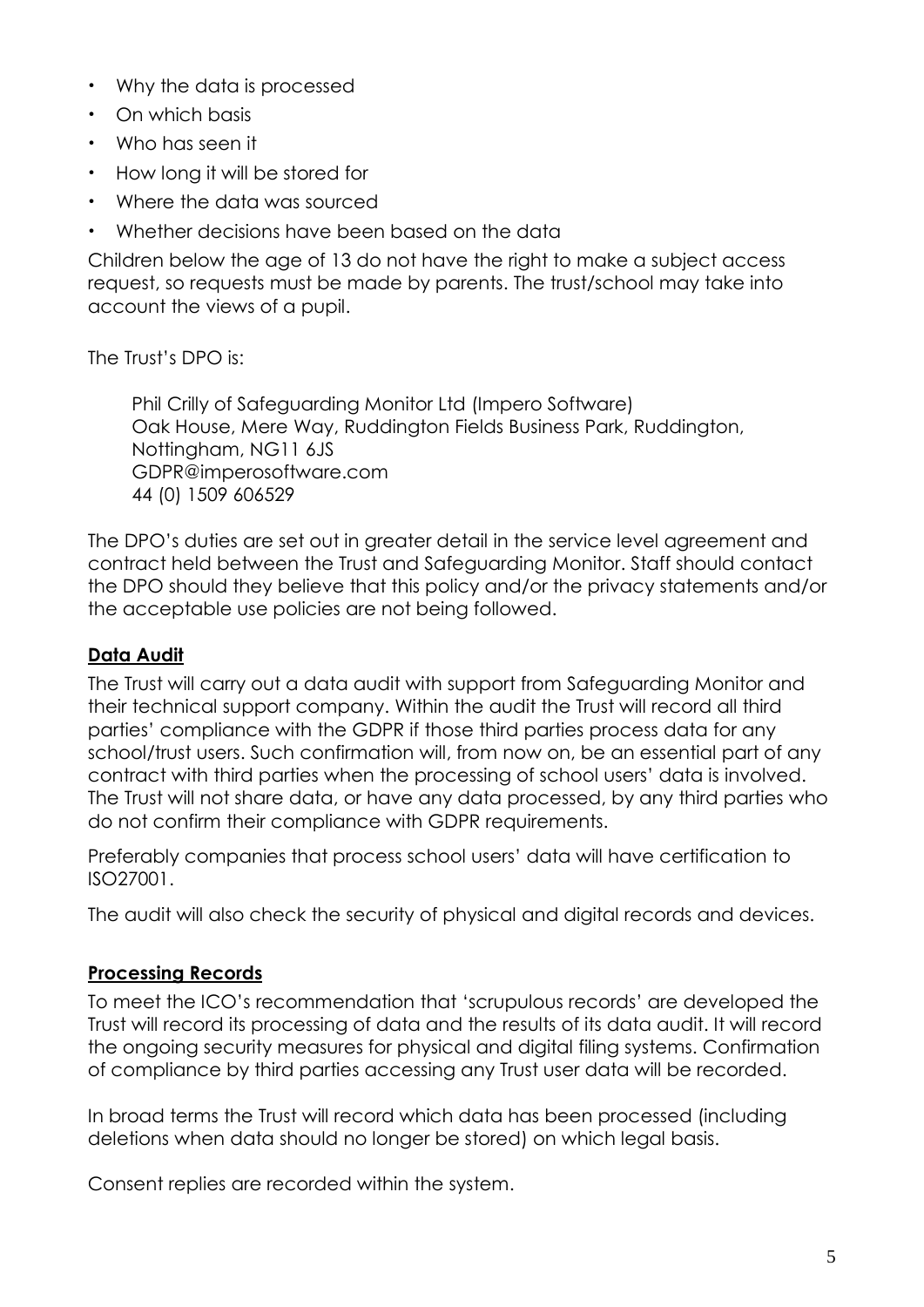# **Sharing Data**

Personal data may be shared with third parties to;

- Protect the vital interests of a child
- Protect the vital interests of a member of staff
- To prevent or support the detection of fraud or other legal proceedings
- When required to do so by HMRC

# **CCTV**

CCTV is used to support the safety and security of Academy users in Trust settings. We adhere to the ICO's code of practice for its use. Although consent is not required for its use prominent notices inform setting users/visitors that CCTV is used within each school site where applicable.

## **Photographs and moving images**

Consent is requested from parents and staff for the use of images. Letters requesting consent outline the choices that pupils and staff may make for the use of their images.

The school may seek consent to use photographs for the following purposes:

- To support school user welfare (identity and security)
- To celebrate achievement within the classroom
- To celebrate achievement within the school
- To celebrate achievement in the printed press
- To celebrate achievement online

## **The school's specific data security measures - data protection by design**

- A. All IT systems mobile devices, laptops, tablets, mobile phones and any device capable of processing data, will be password protected.
- B. All IT systems will be kept securely; the server and hard disks will be in a locked cabinet and the server room locked when the school is closed and at other times of reduced security; desktop computers and portable devices will be sited/stored in secure places.
- C. Staff are expected to ensure the safety of their allocated school devices: devices may not be let unattended in cars at any time and they must be kept out of sight if taken home.
- D. All passwords must be 'strong;' (at least 8 characters with a mixture of upper and lower case letters, numbers and symbols), the Trust will require regular changing of passwords.
- E. No passwords will be written down or shared; advice is available on the safe storage of passwords.
- F. The school will devise granulated levels of access as appropriate to staff responsibilities for access to personal data.
- G. Devices that are used to process sensitive data and/or are vulnerable to theft should be secured with encryption**.**
- H. All emails containing personal data will use school systems and be encrypted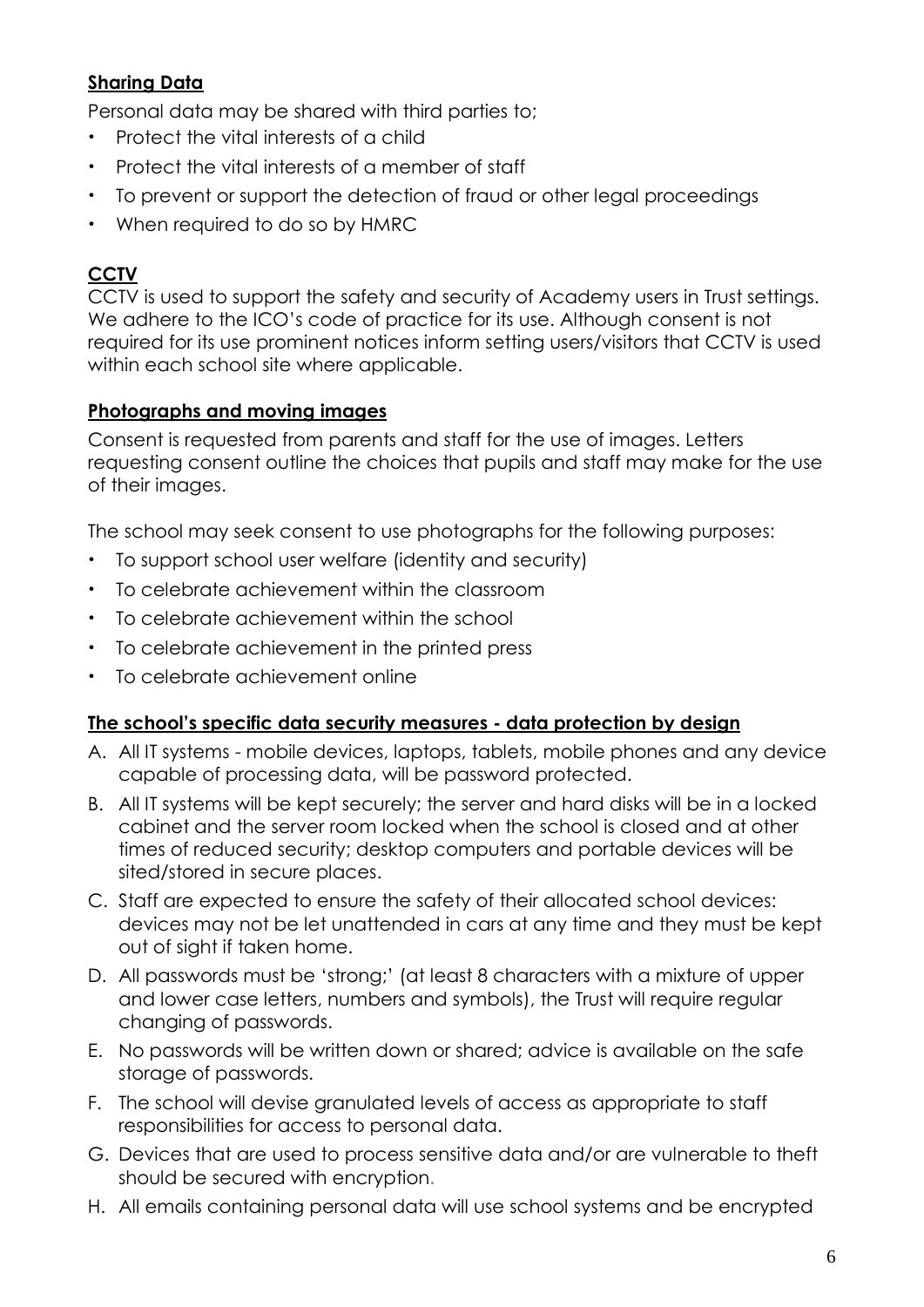- I. All deleted data will be deleted in a secure manner: physical data will be shredded and digital data will fully be deleted with trash / junk emptied regularly. Hard disks no longer required will have the data on them deleted and the deletion certified by Owness Solutions.
- J. Only data that is necessary for the effective performance of the school will be processed.
- K. Data protection will be integrated into all appropriate policies and procedures (e.g. staff induction).
- L. Staff will be updated with any significant interpretations or developments of the GDPR.
- M. The school will have data impact assessments in place to protect vulnerable data subjects and sensitive data.
- N. Data contained within an email, or attached to an email, will be transferred to a secure folder and the email deleted.
- O. Physical data will be kept securely, having regard to the sensitivity of the data and the vulnerability of the data subject e.g. medical data will be accessible to those who need to support a school user's needs, but not to others. Physical records must always be stored in locked cabinets, in office/admin areas where access is also restricted.
- P. All school users will handle personal data with care: it will not be left unattended (unattended computers must be locked), school users will not allow others to oversee personal data (screens must be positioned with care); papers must not be left where others can see them.
- Q. All computers that might be used to process data will be set to lock (a screensaver will activate) after 10 minutes of inactivity.
- R. The Headteacher and/or the DPO will approve who and how personal data is stored on mobile devices.
- S. All digital data that is stored will be backed up on at least password protected devices.
- T. Personally owned devices will not be used for the storage of school personal data.

# **Data breaches**

All staff must report to a member of the SLT or the DPO any suspected data breaches (the loss, theft, unauthorised access to data etc.) immediately. It will be for the SLT/DPO to decide whether to the suspected data breach warrants reporting to the ICO. A data breach would include the accidental sharing of personal data via a wrongly addressed email.

# **Training**

All staff will receive basic training in the requirements of the GDPR via the Trust's online training platform. The training will be recorded in the data audit and/or the data processing records. Governors will also receive a briefing. Data protection will form a part of pupils' e-safety education. The Trust will keep staff, trustees, and governors up to date with guidance, changes, and interpretations to data protection law.